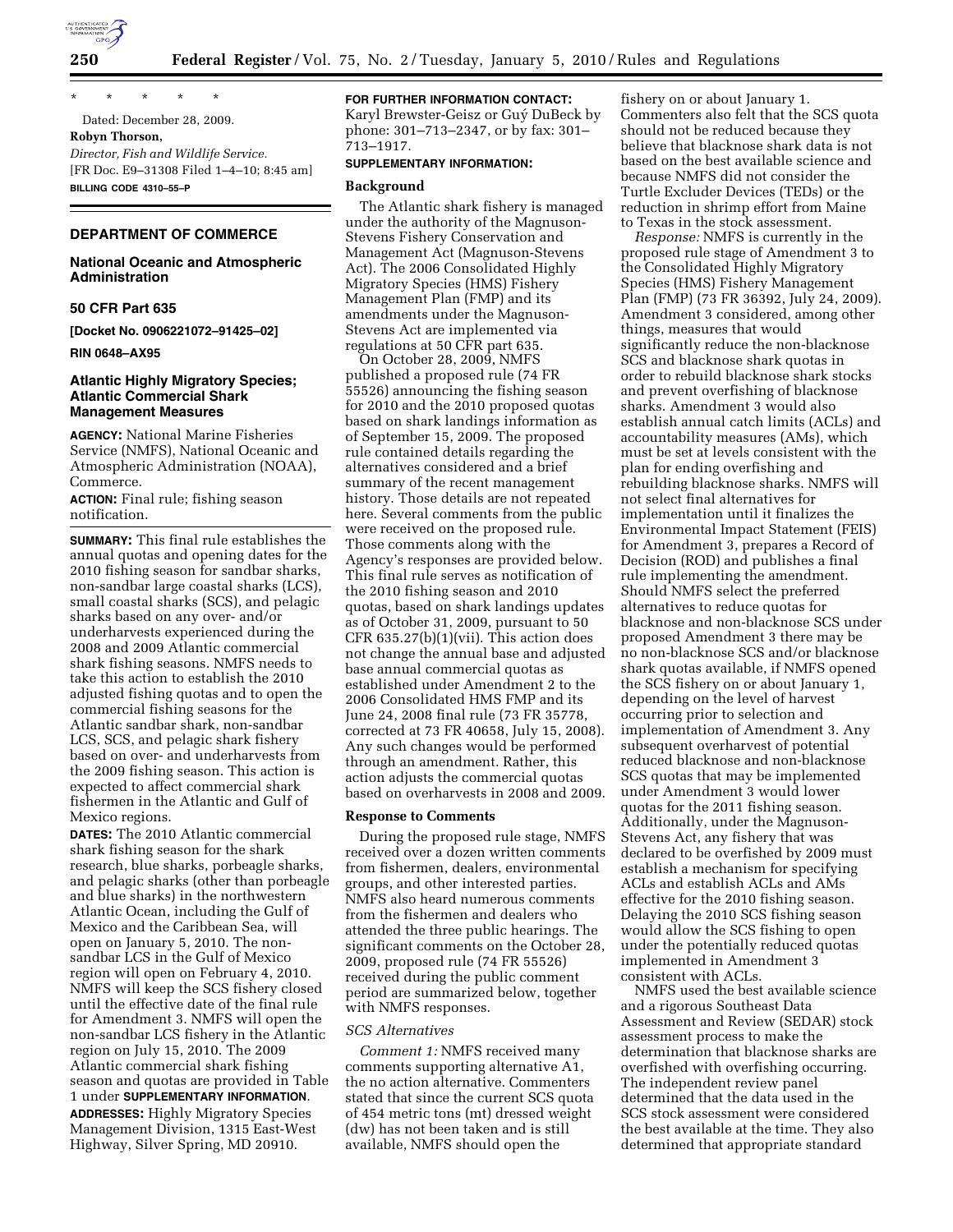assessment methods based on general production models and on agestructured modeling were used to derive management benchmarks given the data available. Therefore, NMFS believes that the 2007 SCS stock assessment represents the best available science consistent with National Standard 2 of the MSA, 16 U.S.C. 1851(a)(2). The next blacknose shark stock assessment is scheduled for 2010, and NMFS will revisit shrimp bycatch and effort along with SCS quotas, as appropriate, once the assessment is complete.

*Comment 2:* The North Carolina Division of Marine Fisheries (NCDMF) supports alternative A2 only if NMFS plans on implementing a small SCS quota (56.9 mt) from Amendment 3. If a larger SCS quota is implemented, then NCDMF supports A1.

*Response:* NMFS is currently reviewing all the comments received on draft Amendment 3, the Draft Environmental Impact Statement (DEIS) and proposed implementing regulations. Based on public comment and resulting analyses, it is possible that the proposed quotas in Amendment 3 could change. NMFS expects to implement Amendment 3 in mid- to late spring. Thus, NMFS would not know which blacknose shark quota will be finalized before the 2010 shark specifications, which need to be implemented in early January to start the 2010 shark fishing season. Additionally, as described above, under the Magnuson-Stevens Act, any fishery that was declared to be overfished by 2009 must have ACLs implemented by the 2010 fishing season. Delaying the 2010 SCS fishing season would allow the SCS fishing to open under the new quotas for ending overfishing and rebuilding blacknose sharks and consistent with the ACLs implemented in Amendment 3.

#### **Non-Sandbar LCS Alternatives**

*Comment 3:* Florida fishermen and related industries did not support a July 15 opening for the non-sandbar LCS fishery in the Atlantic region since those fishermen do not have other fisheries to fish early in the year, unlike fishermen in the mid- and north Atlantic. These commenters supported the no action alternative (B1). These commenters felt that there are more shark fishermen in Florida and that NMFS should not give preference to other states. These commenters also felt that a delay would not provide an equal opportunity for Florida fishermen to harvest the quota, since the sharks migrate north or into state waters in July. North Carolina fishermen, NCDMF, and ASMFC supported the July 15 opening (alternative B2) because it offers midand north Atlantic fishermen an opportunity to harvest the quota, which these fishermen could not do in 2009.

*Response:* In the Atlantic region, the non-sandbar LCS fishery closed on July 1 (74 FR 30479, June 26, 2009), which did not allow fishery participants in the North Atlantic to have a fishing season as the quota was taken before the sharks moved northward into their waters. Assuming fishing effort remains the same in 2010 as in 2009, given the reduced 2010 non-sandbar LCS quota in the Atlantic region because of the overharvest in 2009, fishermen in the North Atlantic would most likely not have a non-sandbar LCS fishery in 2010 if it again opens on January 1.

During the comment period on Amendment 2 to the Consolidated HMS FMP, NMFS received comments from the Atlantic States Marine Fisheries Commission (ASMFC) and the State of Florida stating that NMFS should open the non-sandbar LCS fishery season in July instead of January 1, in order to provide an equal opportunity to harvest the quota for all fishermen in the Atlantic region. They stated that this July opening would allow the season to be open when sharks are present in all areas and to prevent fishing mortality during shark pupping season. NMFS believes that delaying the non-sandbar LCS fishery in the Atlantic region would allow the mid- and north Atlantic fishermen an opportunity to fully participate in the LCS fishery in 2010. The fishermen in these regions did not have that opportunity in 2009 due to the federal mid-Atlantic shark closure off North Carolina, various new state water closures, and the lack of sharks because the sharks had not yet migrated northward by the time the fishery was closed. Florida and south Atlantic fishermen harvested the majority of the non-sandbar LCS quota in 2009. While sharks may not be as plentiful in the south Atlantic area in July as they are in January, historical landings indicate that fishermen in that area still have opportunities to catch sharks in July. Additionally, assuming the fishery remains open for most of the remainder of the year, fishermen in the south Atlantic area, unlike fishermen in the mid- and north Atlantic areas, would continue to have an opportunity to fish for sharks later in the year as the sharks migrate south into warmer waters.

However, NMFS recognizes that the delay may have negative impacts on fishermen in the south Atlantic area that may not be felt by fishermen in other areas. As such, NMFS is currently exploring causes of last year's early closures of the non-sandbar LCS fisheries and may take additional

measures in a future rulemaking to help ensure the non-sandbar LCS shark seasons continue year-round while continuing to ensure that all fishermen in all regions have an equal opportunity to harvest the quota.

*Comment 4:* Fishermen and related industries in all areas affected by this rule disagreed with the proposed nonsandbar LCS delay in the Gulf of Mexico region (alternative B3). Reasons stated by the commenters in support of opening on or about January 1, included: increased economic stability for Gulf of Mexico fishermen, increased market prices for all fishermen with a split season, increased safety, increased food quality as they would not be unpacking fish in warm weather, and equal fishing opportunities.

*Response:* NMFS agrees with the comments regarding the proposed delay in opening the non-sandbar LCS fishery in the Gulf of Mexico. Based on the concerns and comments from Gulf of Mexico fishermen, NMFS changed the preferred alternative to B2, which would open the non-sandbar LCS fishery in the Gulf of Mexico region upon the effective date of the 2010 shark specifications. While NMFS thought the state water closures disadvantaged Louisiana fishermen in 2009, Louisiana fishermen did not express concern over the state water closure during the shark fishing season. Indeed, Louisiana reported significant landings for the 2009 non-sandbar LCS fishery from January until April.

*Comment 5:* Some fishermen expressed a concern that the shark meat will spoil during fishing trips if there is a July opening. The commenters noted that many fishermen do not have coolers on their small boats.

*Response:* The Food and Drug Administration (FDA) published regulations (December 18, 1995; 60 FR 65092) that mandate the application of the Hazard Analysis Critical Control Point (HACCP) principles to ensure the safe and sanitary processing of seafood products. Although these regulations do not apply to fishing vessels or transporters, the processors of domestic seafood must take responsibility for the incoming product. Dealers should consult the FDA Center for Food Safety and Applied Nutrition Fish and Fisheries Products Hazards and Controls Guidance, for further information.

#### *General Comments*

*Comment 6:* NMFS received many comments requesting that NMFS manage the shark fisheries as it had before Amendment 2. For example, some commenters requested splitting the quota by region and by season in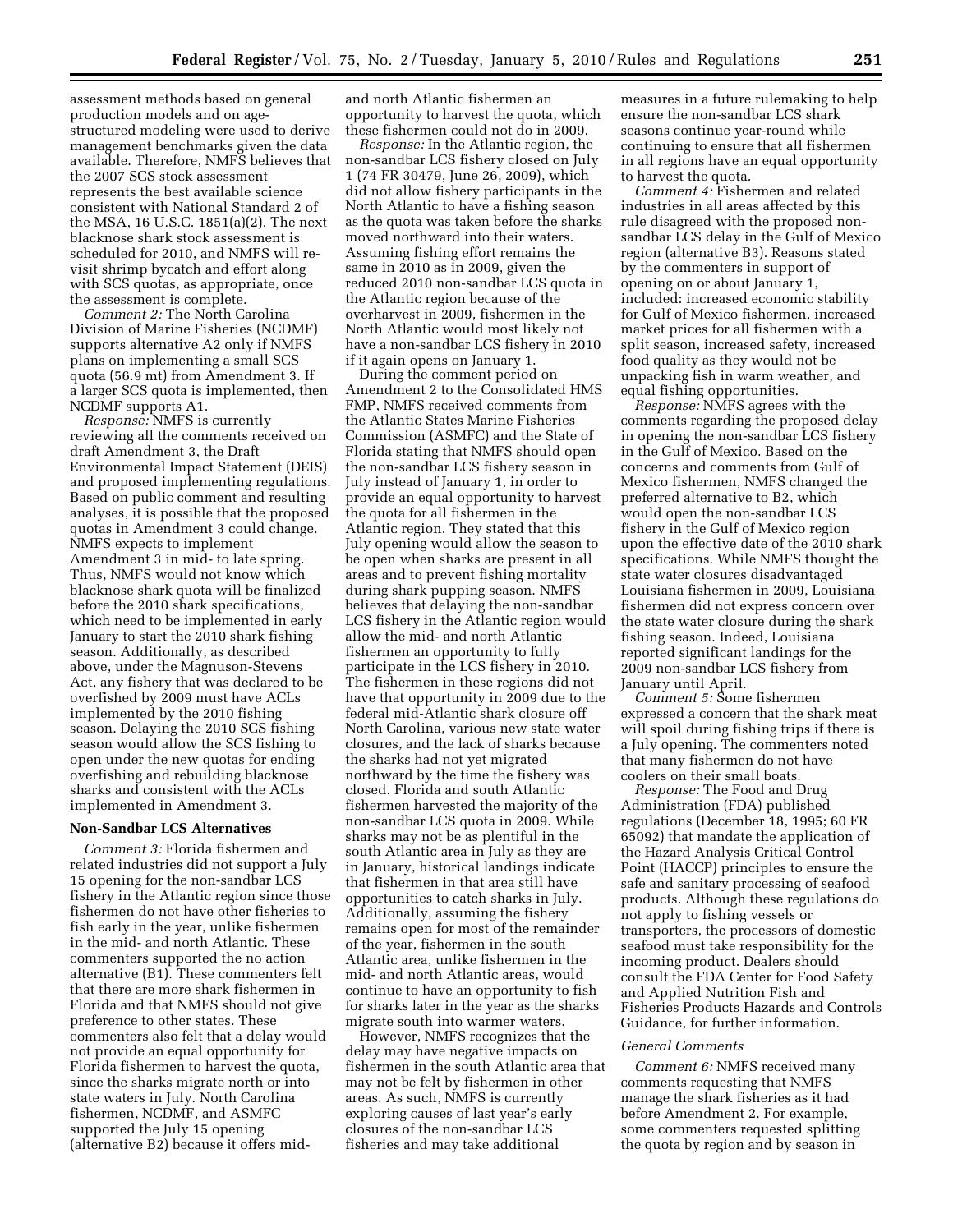order to keep the market viable, achieve equitable fishing opportunities among all participants, and protect pupping females. NMFS also received comments to increase the trip limit back to 4,000 lb dw to decrease the volume of dead discarded sharks.

*Response:* NMFS continually reviews the management practices in HMS fisheries to improve the manageability of the fishery while also meeting the requirements of the Magnuson-Stevens Act, the National Standard Guidelines, and the 2006 Consolidated HMS FMP and its amendments. NMFS will examine these commenters' proposals and related specific issues and may propose them in future actions, if appropriate.

*Comment 7:* NMFS received a comment regarding the early closure of the LCS fishery in 2009. The commenter suggested that total allowable catch (TAC) is lower than maximum sustainable yield (MSY) and that is why the quotas are being caught with less effort.

*Response:* The 2005/2006 LCS complex, blacktip and sandbar shark stock assessments represent the best available science for the establishing the TAC in the LCS fishery. This stock assessment found that the status of sandbar sharks is overfished with overfishing occurring, the status of blacktip sharks in the Atlantic region is unknown, and the status of blacktip sharks in the Gulf of Mexico region is healthy. Furthermore, the stock assessment provided a TAC for sandbar sharks that would have a 70 percent chance of rebuilding sandbar sharks by the year 2070 and that was substantially lower than the previous landings of sandbar sharks. As described in Amendment 2 to the Consolidated HMS FMP, NMFS split this TAC to provide for dead discards from commercial and recreational fishermen and a commercial quota, which is used in the shark research fishery. NMFS also needed to balance the amount of sandbar sharks that would be caught when fishing for other LCS in this multi-species fishery. Additionally, because of the ''unknown'' status of blacktip sharks in the Atlantic, NMFS aimed to not increase the blacktip shark landings. For these and other reasons, as described in Amendment 2, NMFS established the resulting quotas for the sandbar and non-sandbar LCS fisheries. These quotas are designed to rebuild sandbar, dusky and porbeagle sharks while providing an opportunity for the sustainable harvest of blacktip sharks and other sharks in the LCS complex. As described in both Amendment 2 and draft Amendment 3, for sharks in

general, NMFS considers the TAC to be equivalent to the annual catch limit (ACL) required in the Magnuson-Stevens Act and described in the guidelines to National Standard 1 (50 CFR 600.310). Also, as described in both Amendment 2 and draft Amendment 3, because the commercial landings quotas are only a portion of both the TAC (or ACL) and the MSY, these quotas are intentionally lower than both the TAC (or ACL) and the MSY provided in the 2006/2007 stock assessment. Thus, NMFS does not believe that the quota was taken early in 2009 just because the quotas are set below the TAC and MSY.

*Comment 8:* NMFS should stop all shark fishing.

*Response:* The purpose of this rulemaking is to adjust quotas based on over- and underharvests from the previous year and opening dates for the 2010 shark season. The final rule is not reanalyzing the overall management measures for sharks, which was done in Amendment 2 to the Consolidated HMS FMP. Accordingly, this comment is outside the scope of this rulemaking.

*Comment 9:* NMFS received comments from environmental constituents regarding the quotas of certain overfished species. Commenters indicated that the 2010 quota proposed for porbeagle sharks was actually a quota increase from 1.4 mt to 1.5 mt, despite the fact that NMFS has no justification for apparently increasing the quota for a species that is so substantially reduced that fishermen were unable to land the 2009 quota. NMFS does not list mako sharks among species that are overfished with overfishing occurring, even though the findings by NMFS state that shortfin mako sharks are subjected to overfishing and approaching an overfished condition.

*Response:* The stocks and status of the porbeagle and shortfin mako sharks are closely monitored by NMFS to ensure the quotas are not exceeded. As a result of the 2005 Canadian stock assessment for the North Atlantic porbeagle shark, NMFS has determined that porbeagle sharks are overfished, but overfishing is not occurring. While the United States is not responsible for a large proportion of the porbeagle sharks landed in the Northwest Atlantic, NMFS established a total allowable catch (TAC) for porbeagle sharks of 11.3 mt dw. From this TAC, NMFS established a commercial quota of 1.7 mt dw. The quota finalized in this rule of 1.5 mt dw is lower than the baseline quota due to an overharvest of porbeagle sharks in 2008 that occurred after the 2009 quotas had been finalized. NMFS understands this is an increase from 2009, but the

2010 commercial quota is still below the 1.7 mt dw commercial baseline quota for porbeagle sharks. Currently, NMFS is in the draft stage for Amendment 3 and has published a proposed implementing rule, which includes measures to end overfishing of shortfin mako sharks on an international level. Based on the 2008 SCRS stock assessment on the North Atlantic shortfin mako shark population, NMFS determined that the species in the U.S. is experiencing overfishing and approaching an overfished status. Since U.S. commercial harvest of Atlantic shortfin mako sharks has historically been less than ten percent of the total international landings, domestic reductions of shortfin mako shark mortality alone would not end overfishing of the entire North Atlantic stock. Therefore, NMFS believes that ending overfishing and preventing an overfished status would be better accomplished through international efforts where other countries that have large takes of shortfin mako sharks could participate in mortality reduction discussions.

*Comment 10:* Some commenters did not agree with the idea that the shark quota should last year-round. They asked which other fisheries are yearround fisheries and why does the shark fishery have to be open year-round.

*Response:* The HMS fisheries that are open year-round are pelagic sharks, swordfish, and 'BAYS' tunas (bigeye, albacore, yellowfin, and skipjack). The intent of Amendment 2 was to have a single year-round non-sandbar LCS shark season. The January 1 opening date could overlap with open seasons for other BLL and gillnet fisheries, and also provides fishermen a full calendar year to harvest available quota. NMFS believes that having a commercial season that opens January 1 and remains open most of the year, until 80-percent of the quota is achieved, would prevent fishermen from engaging in derby fishing and reduce resulting safety concerns. Furthermore, NMFS has heard comments for many years that fishermen and dealers cannot build a market for shark meat because the fishery is not open long enough (many dealers do not accept any shark meat after the LCS fishery is closed) and is unstable. Having the fishery open most of the year should alleviate the concerns and could increase the marketability of shark. Also, during many public hearings this year, NMFS has heard from HMS fishermen that any amount of fish coming in is helpful given the current economic situation in the country. Having the shark fishery open year round, even at incidental levels,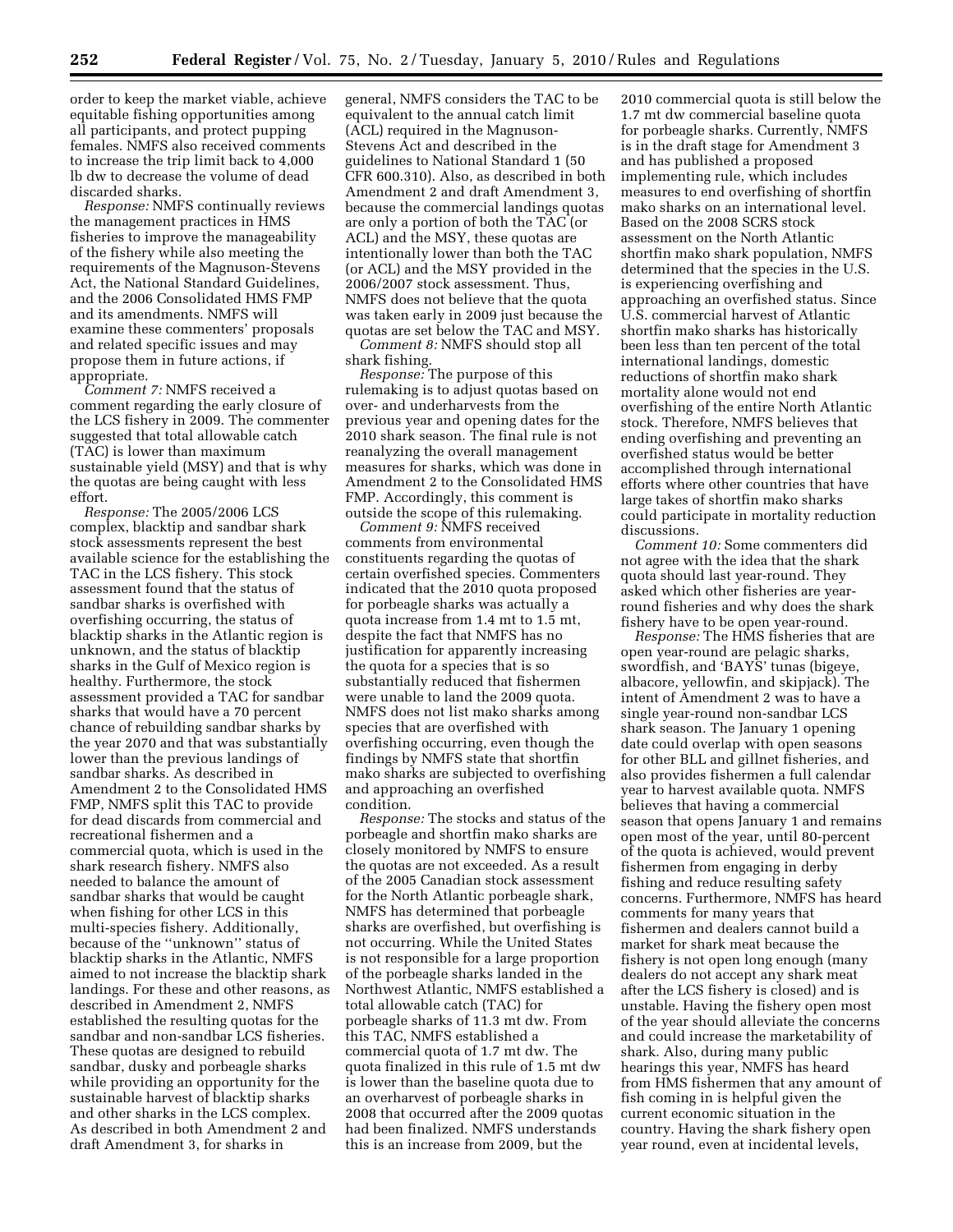could benefit fishermen who are financially struggling and do not have other opportunities to fish.

*Comment 11:* Commenters stated that the fishery needs to be declared a disaster because that is the only way to get compensation.

*Response:* Section 312(a) of the Magnuson-Stevens Act provides the mechanism through which a fishery resource disaster may be declared. It states: ''At the discretion of the Secretary or at the request of the Governor of an affected State or a fishing community, the Secretary shall determine whether there is a commercial fishery failure due to a fishery resource disaster as a result of natural causes, man-made causes beyond the control of fishery managers to mitigate through conservation and management measures, including regulatory restrictions (including those imposed as a result of judicial action) imposed to protect human health or the marine environment, or undetermined causes.'' Any issues related to this disaster declaration process are outside the scope of this rulemaking and would be handled through separate agency processes.

*Comment 12:* NMFS needs to implement individual fishing quotas (IFQs) in every fishery.

*Response:* While NMFS agrees that IFQs may be beneficial in many fisheries, it would take NMFS several years to implement an IFQ system for the shark fishery. NMFS would need to work with all stakeholders to devise the best allocation scheme possible, which would take considerable time. However, as described in the advance notice of proposed rulemaking (ANPR) published in (74 FR 26174, June 1, 2009), NMFS

is considering changes in the permitting system for HMS, including sharks.

# **Changes From the Proposed Rule**

NMFS is changing the preferred alternative for the non-sandbar LCS fishery from the proposed rule based on public comment. In the proposed rule, the preferred alternative was alternative B3, which would open the non-sandbar LCS in the Atlantic and Gulf of Mexico regions on July 15. The preferred alternative in the final rule would be alternative B2, which would open the non-sandbar LCS fishery in the Atlantic region on July 15 and open the nonsandbar LCS fishery in the Gulf of Mexico region upon the effective date of the final rule. NMFS received public comment from fishermen and dealers in all regions indicating that a delay in the start of the shark fishing season in the Gulf of Mexico would be detrimental to the fishermen. Comments stated that fishermen in the Gulf of Mexico would not be able to fish for anything else in the area, since other fisheries are closed in January. Also, shark dealers indicated that they would ideally prefer shipping shark products in January, along with any other fish products, to other markets for economic reasons. Commenters also noted that a split opening for the Gulf of Mexico and Atlantic regions would not cause a market glut of shark products and the fishermen might receive better prices for the products in 2010. In the proposed rule, NMFS believed that the state water closure in Louisiana would affect the distribution of the non-sandbar LCS quota in the region. This was not the case in 2009. Louisiana reported significant landings for the 2009 non-sandbar LCS fishery from January until April. As result of

the comments received by the agency and the factors discussed, NMFS chose to change the preferred alternative from B3 to B2.

At the time the proposed rule published, shark landings updates (through September 15, 2009) indicated that the commercial Atlantic shark quota had been exceeded by 13 mt dw during the 2009 commercial shark fishing season. Since then, additional landings have been reported which have the effect of reducing the proposed quota by a total of 18.1 mt dw. As stated in the proposed rule, NMFS is adjusting the quota accordingly. Specifically, based on reports received by October 31, 2009, 205.9 mt dw of non-sandbar LCS in the Atlantic region were landed, which exceeds the 187.8 mt dw (414,024 lb dw) annual base quota by 18.1 mt dw. Therefore, the 2010 annual commercial non-sandbar LCS in the Atlantic region quota will be reduced by this amount to account for this overharvest (187.8 mt dw annual base quota  $-205.9$  mt dw of 2009 landings  $= -18.1$  mt dw overharvest). The 2010 adjusted annual commercial nonsandbar LCS in the Atlantic region quota will be 169.7 mt dw (374,121 lb dw) (187.8 mt dw annual base quota  $-18.1$  mt dw 2008 overage = 169.7 mt dw 2010 adjusted annual quota).

### **2010 Annual Quotas**

This final rule adjusts the commercial quotas due to overharvests in 2008 and 2009. The 2010 annual quotas by species and species group are summarized in Table 1. All dealer reports that are received by NMFS after October 31, 2009, were used to adjust the 2011 quotas, as appropriate.

TABLE 1—2010 ANNUAL QUOTAS AND OPENING DATES FOR NON-SANDBAR LCS AND SANDBAR SHARKS. ALL QUOTAS AND LANDINGS ARE DRESSED WEIGHT (DW), IN METRIC TONS (MT), UNLESS SPECIFIED OTHERWISE

| Species group                                 | Region                 | 2009<br>Annual quota<br>(A) | Preliminary<br>2009<br>landings $1$<br>(B) | Overharvest<br>(C) | 2010<br>Base Annual<br>quota <sup>2</sup><br>(D) | 2010<br>Final quota<br>$(D-C)$ | Season opening<br>dates $3$       |
|-----------------------------------------------|------------------------|-----------------------------|--------------------------------------------|--------------------|--------------------------------------------------|--------------------------------|-----------------------------------|
| Non-Sandbar<br>Large Coastal<br>Sharks.       | Gulf of Mexico         | 390.5 (860,896)<br>lb dw).  | 319.2 (703,784)<br>lb dw).                 |                    | 390.5 (860,896)<br>lb dw).                       | 390.5 (860,896)<br>lb dw).     | February 4,<br>2010.              |
|                                               | Atlantic               | 187.8 (414,024<br>Ib dw).   | 205.9 (453,988)<br>lb dw).                 | 18.1               | 187.8 (414,024<br>lb dw).                        | 169.7 (374,121<br>lb dw).      | July 15, 2010.                    |
| Non-Sandbar<br><b>LCS Research</b><br>Quota.  | No regional<br>quotas. | 37.5 (82,673 lb)<br>dw).    | 37 (81,572 lb)<br>dw).                     |                    | 37.5 (82,673 lb)<br>dw).                         | 37.5 (82,673 lb)<br>dw).       | January 5,<br>2010.               |
| Sandbar Re-<br>search Quota.                  |                        | 87.9 (193,784 lb)<br>dw).   | 79.9 (176,058 lb<br>dw).                   |                    | 87.9 (193,784 lb)<br>dw).                        | 87.9 (193,784 lb)<br>dw).      | January 5,<br>2010.               |
| <b>Small Coastal</b><br>Sharks <sup>4</sup> . |                        | 454 (1,000,888)<br>lb dw).  | 235.8 (519,754<br>lb dw).                  |                    | 454 (1,000,888)<br>lb dw).                       | 454 (1,000,888)<br>lb dw).     | On or about<br>April 30,<br>2010. |
| <b>Blue Sharks</b><br>                        |                        | 273 (601,856 lb<br>dw).     | 2.2 (4,793 lb)<br>dw).                     |                    | 273 (601,856 lb<br>dw).                          | 273 (601,856 lb<br>dw).        | January 5,<br>2010.               |
| Porbeagle<br>Sharks.                          |                        | 1.4 (3,086 lb<br>dw).       | $0.8(1,733$ lb<br>dw).                     | 50.2               | 1.7 (3,748 lb<br>dw).                            | 1.5 (3,307 lb<br>dw).          | January 5,<br>2010.               |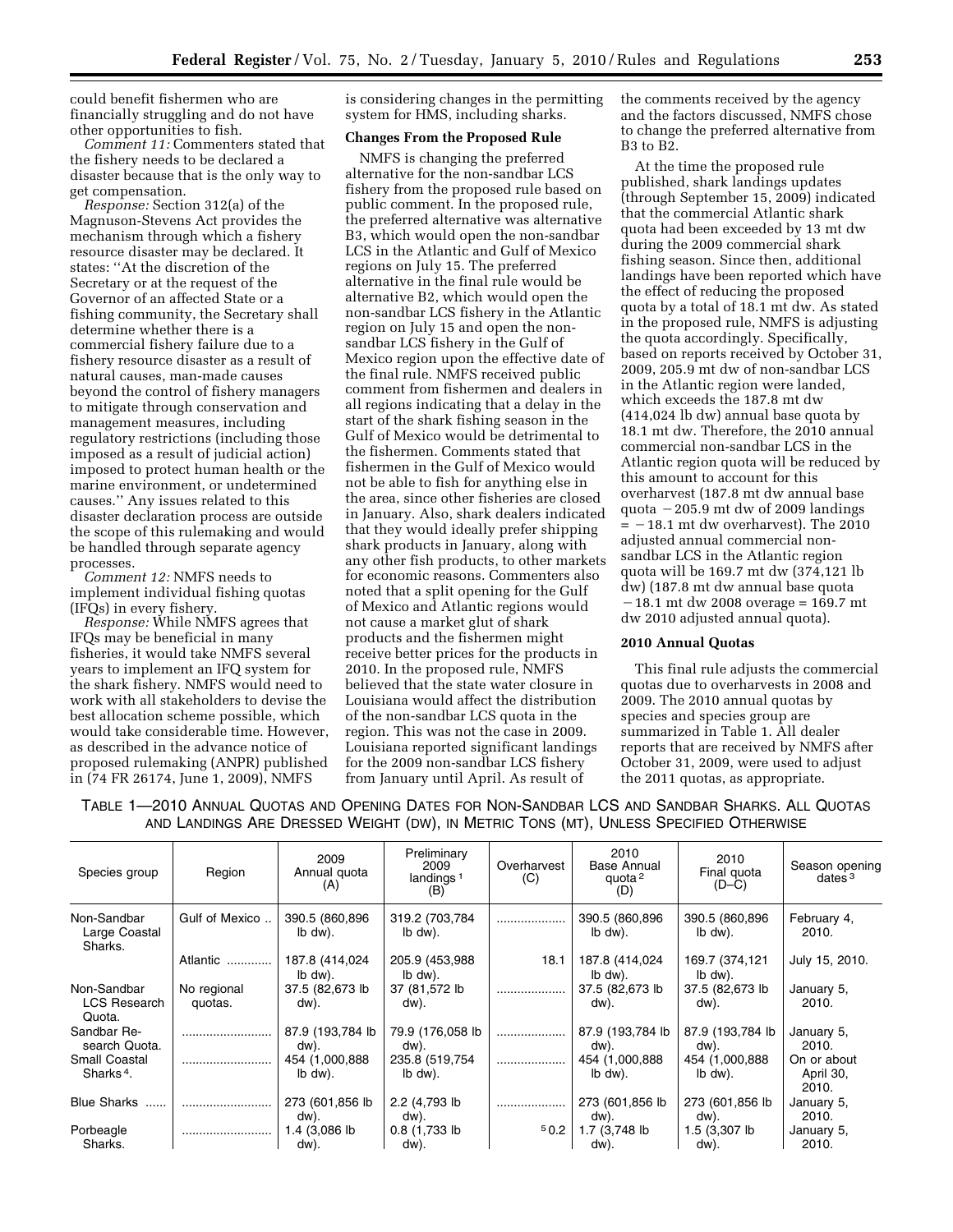TABLE 1—2010 ANNUAL QUOTAS AND OPENING DATES FOR NON-SANDBAR LCS AND SANDBAR SHARKS. ALL QUOTAS AND LANDINGS ARE DRESSED WEIGHT (DW), IN METRIC TONS (MT), UNLESS SPECIFIED OTHERWISE—Continued

| Species group                                         | Region | 2009<br>Annual quota<br>(A) | Preliminary<br>2009<br>landings <sup>1</sup><br>(B) | Overharvest<br>(C) | 2010<br>Base Annual<br>quota <sup>2</sup><br>(D) | 2010<br>Final guota<br>$(D-C)$ | Season opening<br>dates $3$ |
|-------------------------------------------------------|--------|-----------------------------|-----------------------------------------------------|--------------------|--------------------------------------------------|--------------------------------|-----------------------------|
| Pelagic Sharks<br>Other Than<br>Porbeagle or<br>Blue. |        | 488 (1,075,856<br>lb dw).   | 86.4 (190,532 lb<br>dw).                            | .                  | 488 (1,075,856<br>lb dw).                        | 488 (1,075,856<br>lb dw).      | January 5,<br>2010.         |

1 Landings are from January 23, 2009, until October 31, 2009, and are subject to change.

 $^{2}$ 2010 annual base quotas for sandbar and non-sandbar LCS are the annual adjusted base quotas that are effective from July 24, 2008, until December 31, 2012 (50 CFR 635.27(b)(1)(iii) and (iv)).

<sup>3</sup>The opening dates for the shark research, blue sharks, porbeagle sharks, pelagic sharks other than porbegle or blue fisheries, and non-sandbar LCS in the Gulf of Mexico region is dependent upon the publication date of this final rule. The on or about April 30 proposed opening date for SCS is dependent on the effective date for the final rule implementing Amendment 3. The non-sandbar LCS fishery in the Atlantic region will<br>open on July 15, 2010.

<sup>4</sup> The quota in the table is based on current SCS quota regulations. NMFS is in the draft amendment and proposed rule stage of Amendment 3 to the Consolidated HMS FMP that proposes new non-blacknose SCS and blacknose shar 5 NMFS intends to adjust the 2010 quota for porbeagle sharks to account for the 0.2 mt dw overharvest that happened in 2008 after the 0.3 mt dw overharvest was accounted for in the final rule establishing the 2009 quota.

### *1. 2010 Quotas for Non-Sandbar LCS and Sandbar Sharks Within the Shark Research Fishery*

Since no overharvests of the nonsandbar LCS and sandbar shark quotas within the shark research fishery occurred during the 2009 fishing year, pursuant to Amendment 2 to the 2006 Consolidated HMS FMP, the 2010 adjusted base annual quotas within the shark research fishery will be 37.5 mt dw (82,673 lb dw) for non-sandbar LCS and 87.9 mt dw (193,784 lb dw) for sandbar sharks.

### *2. 2010 Quotas for the Non-Sandbar LCS in the Gulf of Mexico Region*

Since no overharvests of the nonsandbar LCS quota for the Gulf of Mexico region occurred during the 2009 fishing year, pursuant to Amendment 2 to the 2006 Consolidated HMS FMP, the 2010 adjusted base annual quota for non-sandbar LCS in the Gulf of Mexico region will be 390.5 mt dw (860,896 lb dw).

# *3. 2010 Quotas for the Non-Sandbar LCS in the Atlantic Region*

Since an overharvest of 18.1 mt dw for the non-sandbar LCS quota for the Atlantic region occurred during the 2009 fishing year, pursuant to Amendment 2 to the 2006 Consolidated HMS FMP, the 2010 adjusted base annual quota for non-sandbar LCS in the Atlantic region will be 169.7 mt dw (374,121 lb dw).

# *4. 2010 Quotas for SCS and Pelagic Sharks*

Since no overharvests of small coastal sharks, blue sharks, and pelagic sharks other than porbeagle or blue sharks occurred during the 2009 fishing year, pursuant to Amendment 2 to the 2006

Consolidated HMS FMP, the 2010 annual base quotas for small coastal sharks, blue sharks, and pelagic sharks other than porbeagle or blue sharks will be 454 mt dw (1,000,888 lb dw), 273 mt dw (601,856 lb dw), and 488 mt dw (1,075,856 lb dw), respectively. This final rule would not change the overall annual commercial quotas for porbeagle sharks and SCS. However, NMFS has proposed changes to the SCS quota in Amendment 3 (73 FR 36392, July 24, 2009). The quotas established by the preferred alternative in Amendment 3 would, if selected, supersede the quotas established in this rule. The change for the 2010 porbeagle shark quota, which accounts for the additional overharvest experienced during the 2008 fishing season, would be 1.5 mt dw (3,307 lb dw).

As of December 31, 2008, the final reported landings of porbeagle sharks were 2.2 mt dw (4,471 lb dw) (127 percent of the 2008 1.7 mt dw (3,748 lb dw) annual base quota). In the final rule establishing the 2009 quotas (73 FR 79005, December 29, 2008), NMFS accounted for an overharvest of porbeagle sharks of 0.3 mt dw (601 lb dw). That final rule used data that was reported as of November 15, 2008. Between that date and December 31, 2008, an additional 0.2 mt dw was reported landed. As such, this additional overharvest of 0.2 mt dw (441 lb dw) is proposed to be deducted from the 2010 porbeagle shark quota. Per 50 CFR  $635.27(b)(1)(vii)(A)$ , if the available quota is exceeded in any fishing season, NMFS will deduct an amount equivalent to the overharvest(s) from the following fishing season or, depending on the level of overharvest(s), NMFS may deduct an amount equivalent to the overharvest(s) spread over a number of

subsequent fishing seasons to a maximum of five years. Given that the additional small overharvest of 0.2 mt dw (441 lb dw) was not accounted for in the 2009 quota (12 percent of the annual base porbeagle quota), NMFS will deduct the additional 2008 overharvest from the 2010 annual base commercial porbeagle quota. The 2010 adjusted annual commercial porbeagle quota would be 1.5 mt dw (3,307 lb dw)  $(1.7 \text{ mt dw annual base quota} - 0.2 \text{ mt})$ dw 2008 overage = 1.5 mt dw 2010 adjusted annual quota).

# **Fishing Season Notification for the 2010 Atlantic Commercial Shark Fishing Season**

The 2010 Atlantic commercial shark fishing season for the shark research, blue sharks, porbeagle sharks, and pelagic sharks (other than porbeagle and blue sharks) in the northwestern Atlantic Ocean, including the Gulf of Mexico and the Caribbean Sea, will open on January 5, 2010. The nonsandbar LCS in the Gulf of Mexico region will open on February 4, 2010. NMFS will have different opening dates for the SCS and the Atlantic region nonsandbar LCS seasons. NMFS will keep the SCS fishery closed until the effective date of the final rule for Amendment 3. NMFS will open the non-sandbar LCS fishery in the Atlantic region on July 15, 2010.

All of the shark fisheries will remain open until December 31, 2010, unless NMFS determines that the fishing season landings for sandbar shark, nonsandbar LCS, blacknose, non-blacknose SCS, blue sharks, porbeagle sharks, or pelagic sharks (other than porbeagle or blue sharks) has reached, or is projected to reach, 80 percent of the available quota. At that time, consistent with 50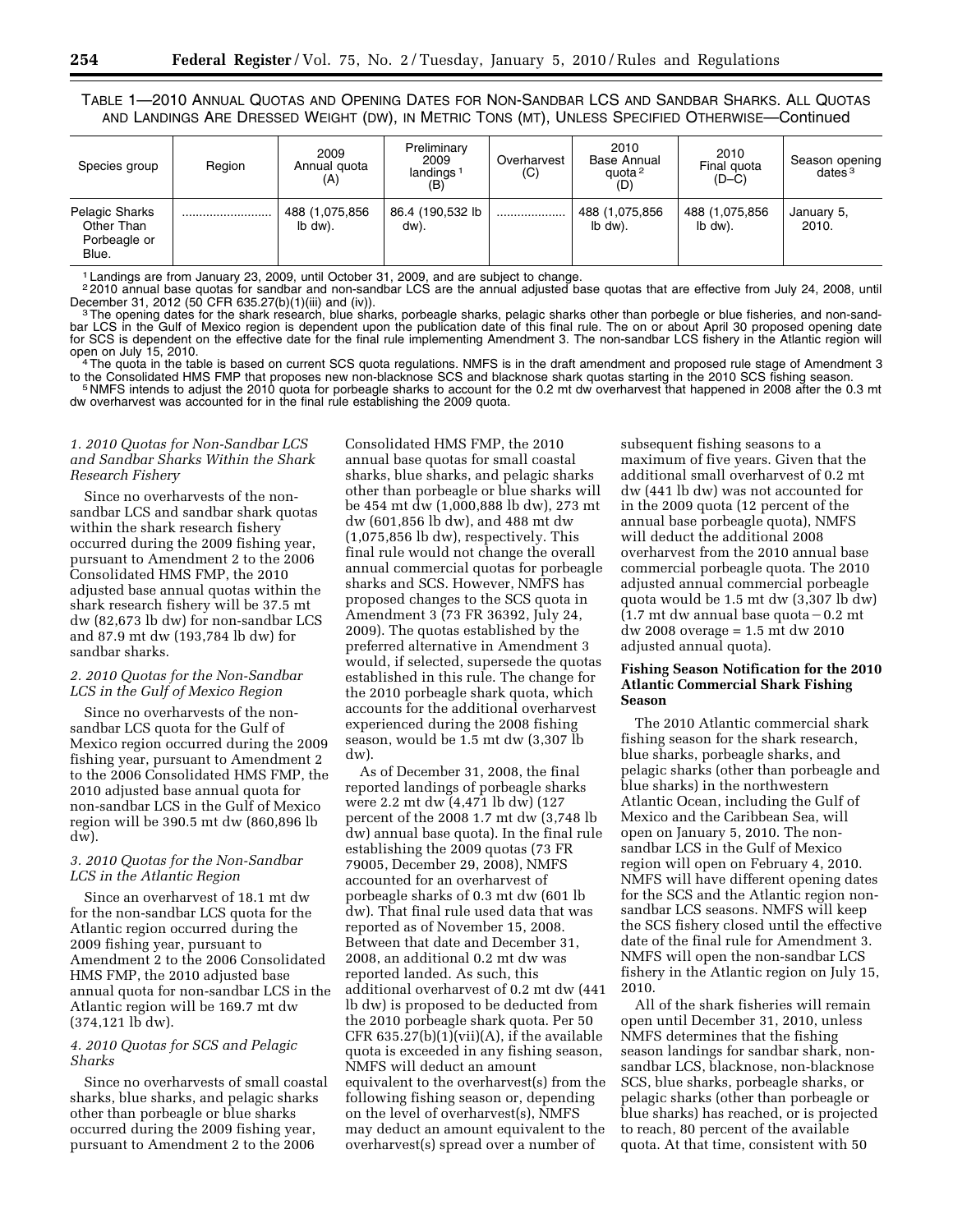CFR 635.27(b)(1), NMFS will file for publication with the Office of the Federal Register a notice of closure for that shark species group and/or region that will be effective no fewer than 5 days from date of filing. From the effective date and time of the closure until NMFS announces, via a notice in the **Federal Register**, that additional quota, if any, is available, the fishery for the shark species group and, for nonsandbar LCS, region will remain closed, even across fishing years, consistent with 50 CFR 635.28(b)(2).

### **Classification**

NMFS has determined that this action is consistent with the Magnuson-Stevens Act, including the national standards, and other applicable law.

Pursuant to  $5 \text{ U.S.C.}$   $\overline{5}53(d)(3)$ , the Assistant Administrator for Fisheries has determined that good cause exists to waive the 30-day delay in effective date for the pelagic shark and shark research fisheries as such a delay would be contrary to the public interest. Providing a 30-day delay in effectiveness for the opening of the pelagic shark and shark research fisheries would be contrary to the public interest due to the negative economic impact on fishermen and on the fishery resource, and the diminished opportunity for collection of scientific data needed to manage the fisheries. In the case of the pelagic shark fishery (which includes blue, shortfin mako, porbeagle, common thresher, and oceanic whitetip sharks), this fishery is conducted as a bycatch fishery by those fishermen targeting other species such as swordfish, yellowfin tuna, and bigeye tuna. This incidental fishery continues throughout the year with no closure date anticipated in the FMP. Providing a 30-day delay in effectiveness would break the continuity of this fishery, forcing the fishermen to discard, dead or alive, any pelagic sharks that are caught. Such discards would not be counted against the commercial quota. Such a break in continuity occurred in 2009 when the shark fishery did not open until January 23 (73 FR 79005, December 24, 2008). In 2009, NMFS did not propose a good cause waiver and subsequently received concerns from pelagic fishermen, dealers, and other interested parties stating that the delay in the fishery caused economic loss and waste from the fish that were discarded dead rather than being landed.

For the 2010 fishing season, NMFS intended to complete this action in time for the fishery to open January 1, 2010, as appropriate, with no delay. However, due to the unexpectedly short LCS season in 2009 and the subsequent

public comments (particularly those received during the HMS Advisory Panel meeting in September 2009) that requested NMFS to address the issues with the LCS season, NMFS determined it was necessary to consider alternatives regarding the LCS season in this action. During that time, NMFS also determined it was necessary to consider alternatives regarding SCS and ACLs. The analyses required for those alternatives, the need to collect public comment on those alternatives, and consideration of the public comments caused a delay in implementation of this action.

Porbeagle sharks have a limited quota that is closely monitored to ensure it is not exceeded. Under the rebuilding plan for porbeagle sharks, NMFS established a total allowable catch (TAC) of 11.3 mt dw based on current commercial landings of 1.7 mt dw, current commercial discards of 9.5 mt dw, and current recreational landings of 0.1 mt dw. As described in previous documents, estimating dead discards accurately is more difficult than accounting for landings. Landing fish, rather than discarding them dead, helps NMFS monitor the TAC properly in order to rebuild the porbeagle shark. Opening the fishery would ensure that any mortality associated with landings would be counted against the quota. Additionally, blue sharks and the other pelagic sharks are not considered overfished and their quotas have never been reached. Closing these fisheries from January 1, 2010, until the effective date of this rule could be detrimental to our management of these species as many of these fish would be discarded dead. Such a delay and required discards would also result in economic harm to the fishermen who normally catch and land them. A delay would mean fishermen could not retain the sharks caught as bycatch or sell the shark on the market.

Regarding the shark research fishery, NMFS selects a small number of fishermen to participate in the shark research fishery each year for the purpose of providing NMFS biological and catch data to better manage the Atlantic shark fisheries. All the trips and catches in this fishery are monitored with 100 percent observer coverage. Specifically, the shark research fishery allows for the collection of fishery-dependent data for future stock assessments, including specific biological and other data that are priorities for improving future stock assessments, and allows NMFS and commercial fishermen to conduct cooperative research to meet the shark research objectives for NMFS. Some of

the shark research objectives include collecting reproductive and age data, monitoring size distribution, and tagging studies. The information collected in early January could be used in verifying data in the upcoming stock assessment for sandbar, dusky, and blacknose sharks in 2010, and will be used in other future stock assessments. While NMFS hopes to collect this data throughout the year, delaying the opening of the shark research fishery would not allow NMFS the ability to maintain the time-series of abundance for shark species or collect vital biological and regional data. Because of the biology and migratory patterns of sharks, for the data to be viable in future stock assessments and studies, it must be collected during the same time periods each year. Preventing NMFS from conducting any research trips deemed necessary could hinder the collection of scientific data and limit the ability of NMFS to manage the shark fisheries, which would be contrary to the public good.

This final rule has been determined to be not significant for purposes of Executive Order 12866.

In compliance with section 603 of the Regulatory Flexibility Act (RFA), NMFS has prepared a Final Regulatory Flexibility Analysis (FRFA) for this final rule to analyze the impacts of delaying the 2010 SCS and Atlantic region nonsandbar LCS fishing seasons and adjustments to the non-sandbar LCS and porbeagle quotas based on overharvests from the previous fishing season. These actions have already been analyzed in Amendment 2 to the 2006 Consolidated HMS FMP. The FRFA analyzes the anticipated economic impacts of the final actions and any significant economic impacts on small entities. A summary of the FRFA is below. The full FRFA and analysis of social and economic impacts are available from NMFS (*see* **ADDRESSES**).

In compliance with section 604(a)(1) of the Regulatory Flexibility Act, the purpose of this final rulemaking is, consistent with the Magnuson-Stevens Act, to adjust the 2010 proposed quotas for non-sandbar LCS, sandbar sharks, SCS, blue sharks, porbeagle sharks, or pelagic sharks (other than porbeagle or blue sharks) based on overharvests from the previous fishing year. These adjustments are being implemented according to the regulations implemented in the final rule for Amendment 2 to the 2006 Consolidated HMS FMP. Thus, NMFS would expect few, if any, economic impacts to fishermen other than those already analyzed in Amendment 2 to the 2006 Consolidated HMS FMP based on the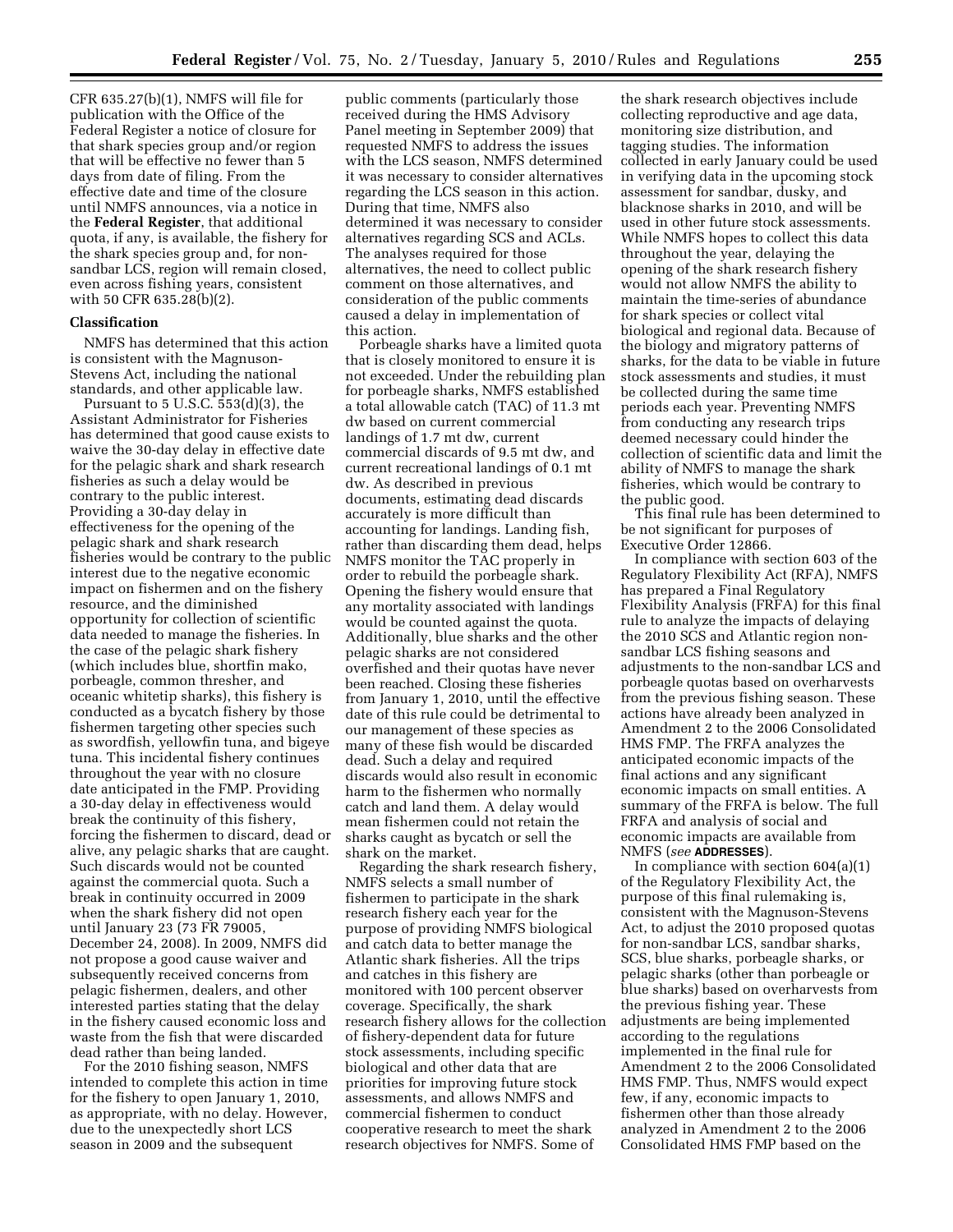quota adjustments. In addition, NMFS is delaying the 2010 non-sandbar LCS shark fishery season in the Atlantic regions to allow for a more equitable distribution of the available quotas among constituents as well as delay the opening of the 2010 SCS fishing season to allow for the implementation of Amendment 3, which could implement new blacknose and non-blacknose SCS quotas consistent with ACLs to rebuild the blacknose shark stock and end overfishing of this species. While there are direct negative economic impacts associated with the proposed measures, delaying the opening of the 2010 SCS, and non-sandbar LCS fishing seasons could ensure that North Atlantic fishermen have access to the 2010 quotas and will allow for more equitable access to the quotas by all fishery participants.

Section 604(a)(2) of the Regulatory Flexibility Act requires NMFS to summarize significant issues raised by the public in response to the Initial Regulatory Flexibility Analysis (IRFA), a summary of the NMFS's assessment of such issues, and a statement of any changes made as a result of the comments. The IRFA was done as part of the draft EA for the 2010 Atlantic Commercial Shark Season Specifications. NMFS did not receive any comments specific to the IRFA. However, NMFS did receive comments related to the overall economic impacts of the proposed rule. Those comments and NMFS's responses to them are mentioned above in the preamble for this rule. Almost all of the comments and responses relate to the economic issues in the fishery, particularly comments 1 through 6, 10, 11, and 12.

Section 604(a)(3) requires Federal agencies to provide an estimate of the number of small entities to which the rule would apply. NMFS considers all HMS permit holders to be small entities because they either had average annual receipts less than \$4.0 million for fishharvesting, average annual receipts less than \$6.5 million for charter/party boats, 100 or fewer employees for wholesale dealers, or 500 or fewer employees for seafood processors. These are the Small Business Administration (SBA) size standards for defining a small versus large business entity in this industry.

The commercial shark fishery is comprised of fishermen who hold a shark directed or incidental limited access permits (LAP) and the related industries including processors, bait houses, and equipment suppliers, all of which NMFS considers to be small entities according to the size standards set by the SBA. The final rule would

apply to the approximately 223 directed commercial shark permit holders, 279 incidental commercial shark permit holders, and 100 commercial shark dealers as of March 18, 2009. Based on the 2008 ex-vessel price, the 2010 Atlantic shark commercial baseline quota could result in revenues of \$6,215,208. The adjustment due to the overharvests would result in a \$775 loss in revenues in the porbeagle fishery and a \$51,792 loss in revenue in the Atlantic non-sandbar LCS fishery. These revenues are similar to the gross revenues analyzed in Amendment 2 to the 2006 Consolidated HMS FMP.

Section 604(a)(4) of the Regulatory Flexibility Act requires NMFS to describe the projected reporting, recordkeeping, and other compliance requirements of the final rule, including an estimate of the classes of small entities which would be subject to the requirements of the report or record. None of the alternatives considered for this final rule would result in additional reporting, recordkeeping, and compliance requirements.

Section 604(a)(5) of the Regulatory Flexibility Act requires NMFS to describe the steps taken to minimize the significant economic impact on small entities consistent with the stated objectives of applicable statutes. Additionally, the Regulatory Flexibility Act (5 U.S.C.  $603(c)(1)–(4)$ ) lists four general categories of ''significant'' alternatives that would assist an agency in the development of significant alternatives. These categories of alternatives are: (1) Establishment of differing compliance or reporting requirements or timetables that take into account the resources available to small entities; (2) clarification, consolidation, or simplification of compliance and reporting requirements under the rule for such small entities; (3) use of performance rather than design standards; and (4) exemptions from coverage of the rule for small entities.

In order to meet the objectives of this final rule, consistent with Magnuson-Stevens Act and the Endangered Species Act (ESA), NMFS cannot exempt small entities or change the reporting requirements only for small entities because all the entities affected are considered small entities. NMFS does not know of any performance or design standards that would satisfy the aforementioned objectives of this rulemaking while, concurrently, complying with the Magnuson-Stevens Act. As described in the proposed rule (74 FR 55526, October 28, 2009), NMFS analyzed several different alternatives in this rulemaking and provides the rationale for identifying the preferred

alternative to achieve the desired objective below.

The alternatives considered and analyzed have been grouped into two major categories. These categories include SCS and non-sandbar LCS. Under the SCS category, the alternatives include: (A1) Allow the 2010 SCS fishing season to open upon the effective date of the final rule for the 2010 Atlantic shark specifications; and, (A2) open the 2010 SCS fishing season on the effective date of the final rule for Amendment 3 to the Consolidated HMS FMP. Under the non-sandbar LCS category, the alternatives include: (B1) Allow the 2010 non-sandbar LCS fishery in the Atlantic and Gulf of Mexico regions to open upon the effective date of the final rule for the 2010 Atlantic shark specifications; (B2) open the 2010 non-sandbar LCS fishery in the Atlantic region on July 15, 2009 and open the 2010 non-sandbar LCS fishery in the Gulf of Mexico region upon the effective date of the final rule for the 2010 Atlantic shark specifications; and, (B3) Open the 2010 non-sandbar LCS fishery in the Atlantic and Gulf of Mexico regions on July 15, 2009.

The potential impacts these preferred alternatives may have on small entities have been analyzed and are discussed below. The preferred alternatives include A2 and B2. A summary of the analyses follows. The economic impacts that would occur under these preferred alternatives were compared with the other alternatives to determine if economic impacts to small entities could be minimized while still accomplishing the stated objectives of this rule.

The proposed changes to the opening dates for the SCS and non-sandbar LCS were analyzed. Under alternative A2, NMFS would delay the start of the 2010 SCS fishing season until implementation of the final rule for Amendment 3. There may be economic losses associated with the delay in the start of the fishing season, especially for fishermen in the southeast Atlantic and Gulf of Mexico that would have access to SCS at the beginning of 2010 and rely on SCS gross revenues at the beginning of the season. Depending on the quotas implemented under Amendment 3 for blacknose shark and non-blacknose SCS, the economic losses for SCS fishermen could range from \$126,174 to \$172,197 for blacknose sharks and \$502,145 to \$661,513 for non-blacknose SCS. In addition, depending on the final measures implemented under Amendment 3, gillnet fishermen could lose gross revenues from lost SCS fishing opportunities in 2010. Estimated losses for shark gillnet fishermen could